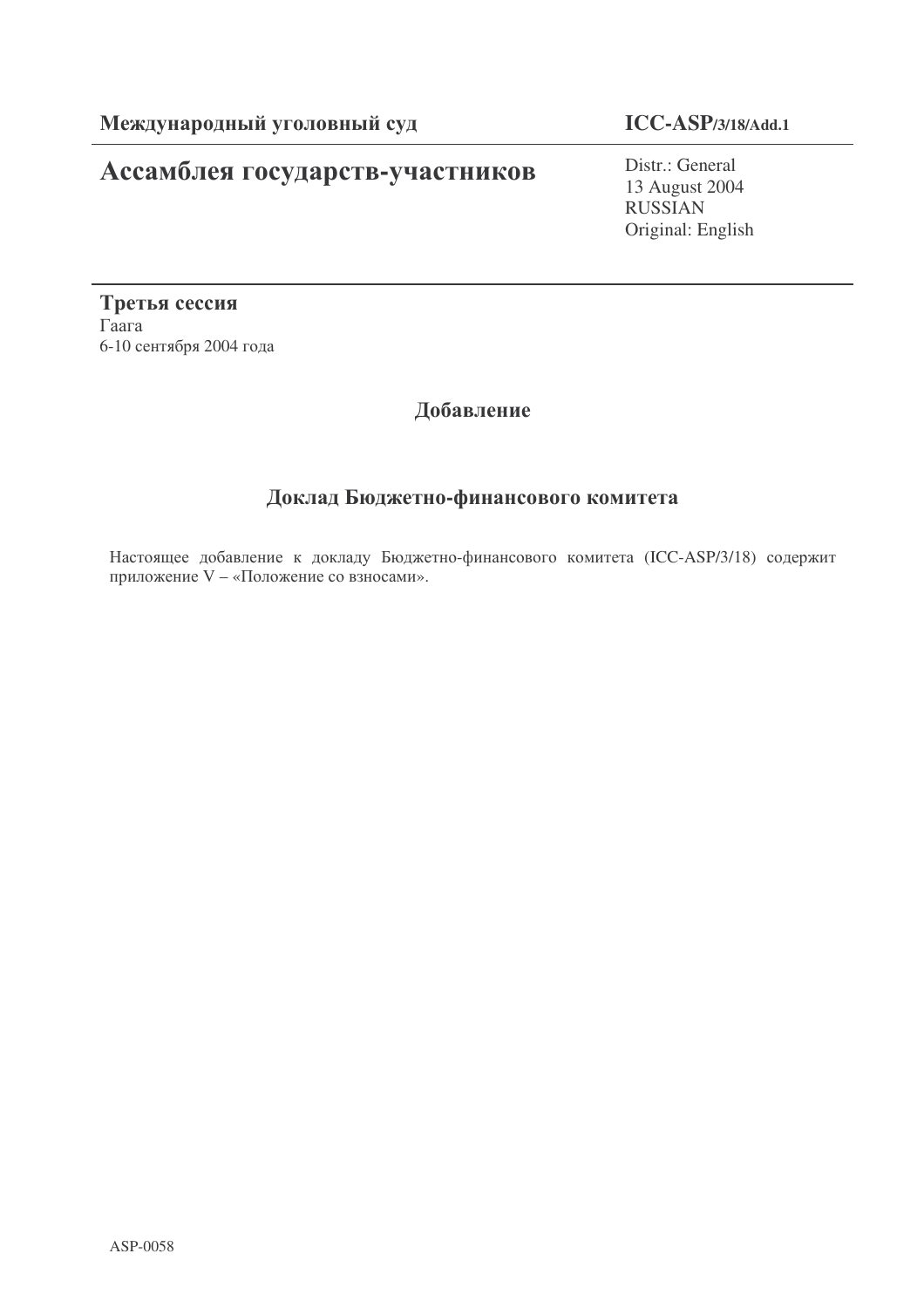## ICC-ASP/3/18/Add.1

[Страница преднамеренно оставлена пустой]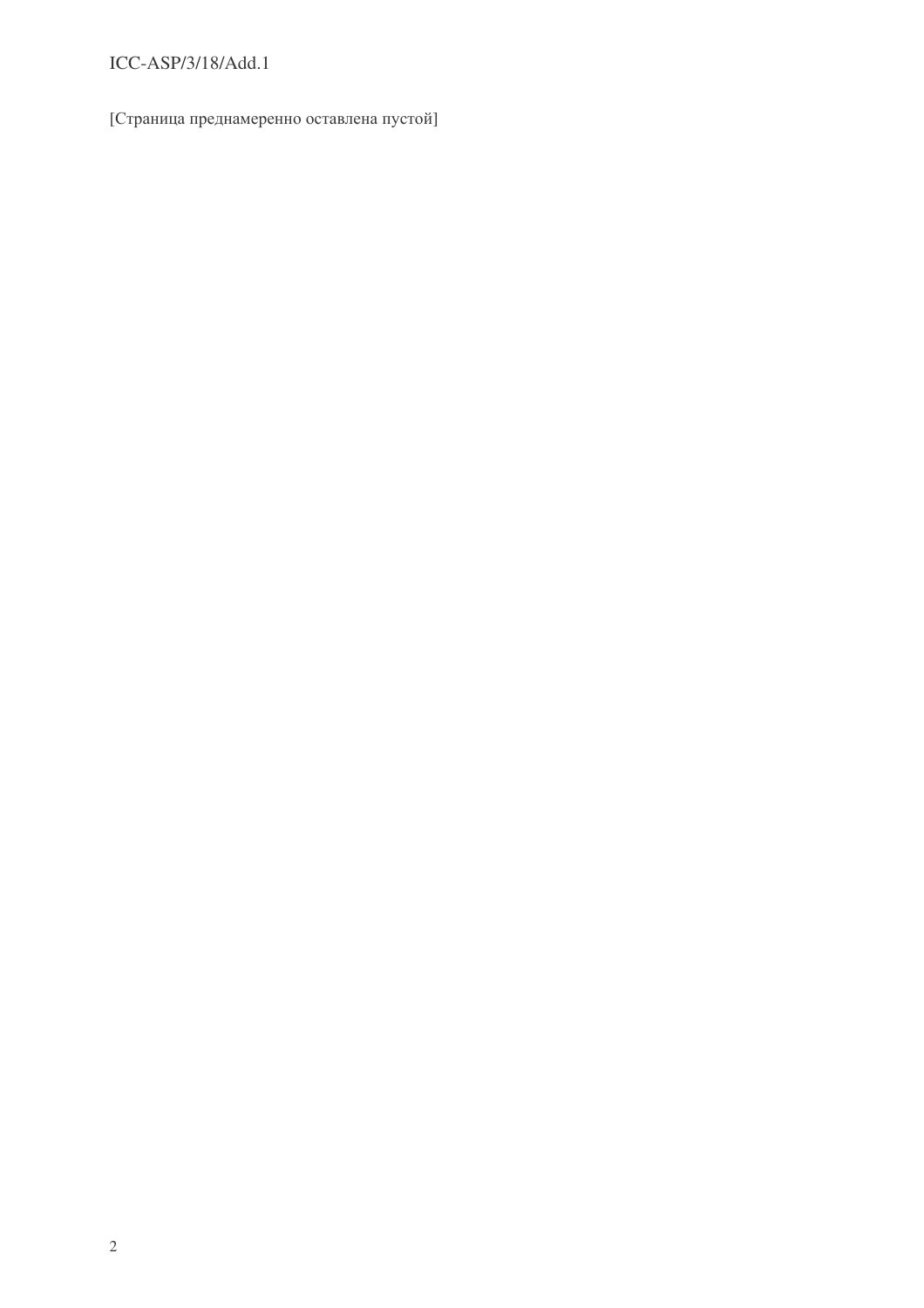#### ПриложениеV

#### Положение со взносами

#### Положение с начисленными взносами, 2002-2003 гг.

По состоянию на 31 июля 2004 года

| Государства-участники | Начисленные<br>взносы в<br>$\Phi O C^1$ | Начисленные<br>взносы в<br>бюджет<br>2002 года | Начисленные<br>взносы в<br>бюджет<br>2003 года | Общие<br>начисленные<br>взносы | Полученные<br>взносы в<br>$\Phi$ OC | Полученные<br>взносы в<br>бюджет<br>2002 года | Полученные<br>взносы в<br>бюджет<br>2003 года | Общие<br>полученные<br>взносы | Переплата <sup>2</sup>   | Общие<br>неуплаченные<br>взносы <sup>3</sup> |
|-----------------------|-----------------------------------------|------------------------------------------------|------------------------------------------------|--------------------------------|-------------------------------------|-----------------------------------------------|-----------------------------------------------|-------------------------------|--------------------------|----------------------------------------------|
| Афганистан            | 264                                     |                                                | 306                                            | 570                            | 264                                 |                                               | 458                                           | 722                           | (152)                    |                                              |
| Албания               | 113                                     | $\overline{\phantom{a}}$                       | 1034                                           | 1147                           |                                     |                                               |                                               |                               |                          | 1147                                         |
| Андорра               | 151                                     | 634                                            | 1838                                           | 2622                           | 151                                 | 634                                           | 1834                                          | 2619                          | $\sim$                   | 3                                            |
| Антигуа и Барбуда     | 75                                      | 317                                            | 919                                            | 1311                           |                                     |                                               |                                               |                               |                          | 1311                                         |
| Аргентина             | 43 741                                  | 183 654                                        | 445 148                                        | 672 543                        | 43 741                              | 183 654                                       | 185 628                                       | 413 023                       | $\overline{\phantom{a}}$ | 259 520                                      |
| Австралия             | 61 894                                  | 259 873                                        | 747 426                                        | 1 0 69 1 93                    | 61 894                              | 259 873                                       | 747 426                                       | 1 069 193                     |                          |                                              |
| Австрия               | 36 004                                  | 151 170                                        | 435 041                                        | 622 216                        | 36 004                              | 151 170                                       | 435 072                                       | 622 247                       | (31)                     | $\sim$                                       |
| Барбадос              | 340                                     | $\overline{\phantom{a}}$                       | 3445                                           | 3785                           | 340                                 | $\overline{\phantom{0}}$                      | 4122                                          | 4462                          | (677)                    |                                              |
| Бельгия               | 42 949                                  | 180 326                                        | 518 650                                        | 741 925                        | 42 949                              | 180 326                                       | 518 650                                       | 741 925                       |                          | $\sim$                                       |

<sup>&</sup>lt;sup>1</sup> Фонд оборотных средств.<br><sup>2</sup> Переплата переносится на последующий период и учитывается в начисленных взносах за 2004 год.<br><sup>3</sup> Общие неуплаченные взносы рассчитываются следующим образом: общие начисленные взносы минус о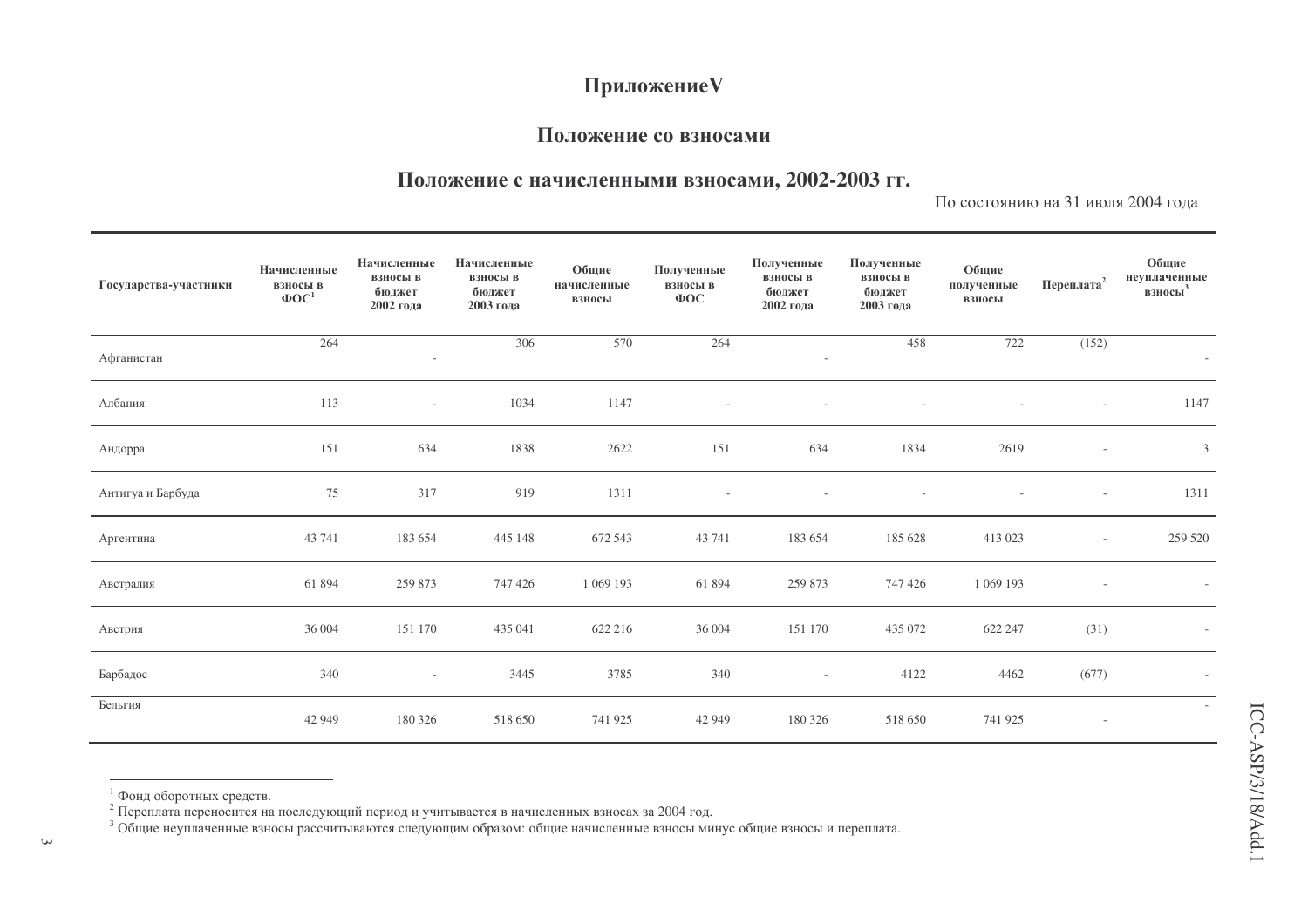| Государства-участники               | Начисленные<br>взносы в<br>$\Phi$ OC <sup>1</sup> | Начисленные<br>взносы в<br>бюджет<br>2002 года | Начисленные<br><b>ВЗНОСЫ В</b><br>бюджет<br>2003 года | Общие<br>начисленные<br>взносы | Полученные<br>взносы в<br>$\Phi$ OC | Полученные<br>взносы в<br>бюджет<br>2002 года | Полученные<br>взносы в<br>бюджет<br>2003 года | Общие<br>полученные<br>взносы | Переплата <sup>2</sup>   | Общие<br>неуплаченные<br>взносы <sup>3</sup> |
|-------------------------------------|---------------------------------------------------|------------------------------------------------|-------------------------------------------------------|--------------------------------|-------------------------------------|-----------------------------------------------|-----------------------------------------------|-------------------------------|--------------------------|----------------------------------------------|
| Белиз                               | 38                                                | 158                                            | 459                                                   | 656                            |                                     |                                               |                                               |                               |                          | 656                                          |
| Бенин                               | 75                                                | 317                                            | 919                                                   | 1311                           | 75                                  | 317                                           | 723                                           | 1116                          |                          | 195                                          |
| Боливия                             | $302\,$                                           | 1268                                           | 3675                                                  | 5245                           | 302                                 | 1268                                          | 1781                                          | 3350                          | $\overline{a}$           | 1895                                         |
| Босния и Герцеговина                | 151                                               | 634                                            | 1838                                                  | 2622                           | 151                                 | 634                                           | 1902                                          | 2687                          | (65)                     | ÷,                                           |
| Ботсвана                            | 377                                               | 1585                                           | 4594                                                  | 6556                           | 377                                 | 1585                                          | 4509                                          | 6471                          | $\overline{a}$           | 85                                           |
| Бразилия                            | 78 991                                            | 331 655                                        | 1 097 940                                             | 1 508 585                      |                                     |                                               |                                               |                               | $\overline{\phantom{a}}$ | 1 508 585                                    |
| Болгария                            | 491                                               | 2060                                           | 5972                                                  | 8523                           | 491                                 | 2060                                          | 6164                                          | 8715                          | (192)                    | $\overline{\phantom{a}}$                     |
| Камбоджа                            | 75                                                | 317                                            | 919                                                   | 1311                           | 75                                  | 317                                           | 919                                           | 1311                          |                          |                                              |
| Канада                              | 97 332                                            | 408 666                                        | 1 175 117                                             | 1681115                        | 97 332                              | 408 666                                       | 1 222 656                                     | 1728 654                      | (47539)                  |                                              |
| Центральноафриканская<br>Республика | 38                                                | 158                                            | 459                                                   | 656                            | $\overline{\phantom{a}}$            |                                               |                                               |                               |                          | 656                                          |
| Колумбия                            | 6454                                              | 13 548                                         | 92 337                                                | 112 339                        |                                     |                                               |                                               |                               | $\overline{\phantom{a}}$ | 112 339                                      |
| Коста-Рика                          | 755                                               | 3169                                           | 9188                                                  | 13 112                         |                                     |                                               |                                               |                               | $\sim$                   | 13 112                                       |
| Хорватия                            | 1472                                              | 6180                                           | 17916                                                 | 25 5 68                        | 1472                                | 6180                                          | 17971                                         | 25 623                        | (55)                     |                                              |
| Кипр                                | 1434                                              | 6021                                           | 17457                                                 | 24 9 12                        | 1434                                | 6021                                          | 17458                                         | 24 9 14                       | (2)                      | $\overline{\phantom{a}}$                     |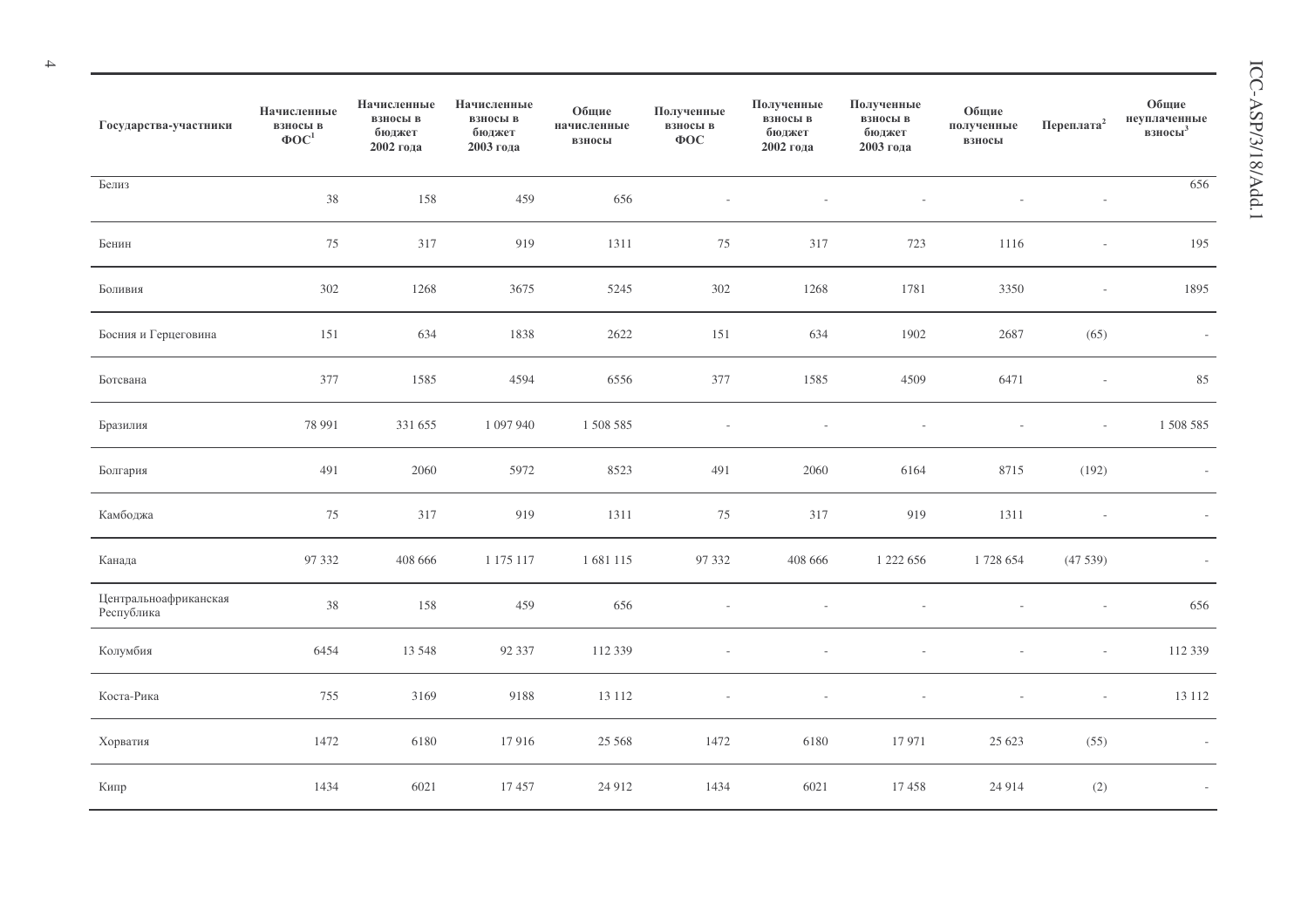| Государства-участники               | Начисленные<br>взносы в<br>$\Phi$ OC <sup>1</sup> | Начисленные<br>взносы в<br>бюджет<br>2002 года | Начисленные<br>взносы в<br>бюджет<br>2003 года | Общие<br>начисленные<br>взносы | Полученные<br>взносы в<br>$\Phi$ OC | Полученные<br>взносы в<br>бюджет<br>2002 года | Полученные<br>взносы в<br>бюджет<br>2003 года | Общие<br>полученные<br>взносы | Переплата <sup>2</sup> | Общие<br>неуплаченные<br>взносы <sup>3</sup> |
|-------------------------------------|---------------------------------------------------|------------------------------------------------|------------------------------------------------|--------------------------------|-------------------------------------|-----------------------------------------------|-----------------------------------------------|-------------------------------|------------------------|----------------------------------------------|
| Демократическая<br>Республика Конго | 151                                               | 634                                            | 1838                                           | 2622                           |                                     |                                               |                                               |                               |                        | 2622                                         |
| Дания                               | 28 4 94                                           | 119 637                                        | 344 082                                        | 492 213                        | 28 4 9 4                            | 119 637                                       | 360 889                                       | 509 020                       | (16807)                |                                              |
| Джибути                             | $38\,$                                            | L.                                             | 421                                            | 459                            | $38\,$                              | L.                                            | 464                                           | 502                           | (43)                   |                                              |
| Доминика                            | 38                                                | 158                                            | 459                                            | 656                            |                                     |                                               |                                               |                               |                        | 656                                          |
| Эквадор                             | 944                                               | 3961                                           | 11 4 8 5                                       | 16 390                         | 944                                 | 3961                                          | 11 4 8 5                                      | 16 390                        |                        |                                              |
| Эстония                             | 377                                               | 1585                                           | 4594                                           | 6556                           | 377                                 | 1585                                          | 4779                                          | 6741                          | (185)                  |                                              |
| Фиджи                               | 151                                               | 634                                            | 1838                                           | 2622                           | 151                                 | 634                                           | 15                                            | 800                           | $\sim$                 | 1822                                         |
| Финляндия                           | 19851                                             | 83 349                                         | 239 801                                        | 343 002                        | 19851                               | 83 349                                        | 250 876                                       | 354 077                       | (11075)                |                                              |
| Франция                             | 245 916                                           | 1 0 3 2 5 1 9                                  | 2 970 409                                      | 4 2 4 8 8 4 5                  | 245 916                             | 1 0 3 2 5 1 9                                 | 3 099 270                                     | 4 377 706                     | (128861)               |                                              |
| Габон                               | 528                                               | 2218                                           | 6431                                           | 9178                           |                                     |                                               |                                               |                               |                        | 9178                                         |
| Гамбия                              | 38                                                | 158                                            | 459                                            | 656                            |                                     |                                               |                                               |                               |                        | 656                                          |
| Грузия                              | 189                                               | $\frac{1}{2}$                                  | 191                                            | 380                            |                                     |                                               |                                               |                               |                        | 380                                          |
| Германия                            | 371 554                                           | 1 560 030                                      | 4 4 8 7 7 7 1                                  | 6 4 1 9 3 5 4                  | 371 554                             | 1 560 030                                     | 4 683 312                                     | 6 6 1 4 8 9 5                 | (195 541)              |                                              |
| Гана                                | 189                                               | 792                                            | 2297                                           | 3278                           | 189                                 | 792                                           | 2297                                          | 3278                          |                        |                                              |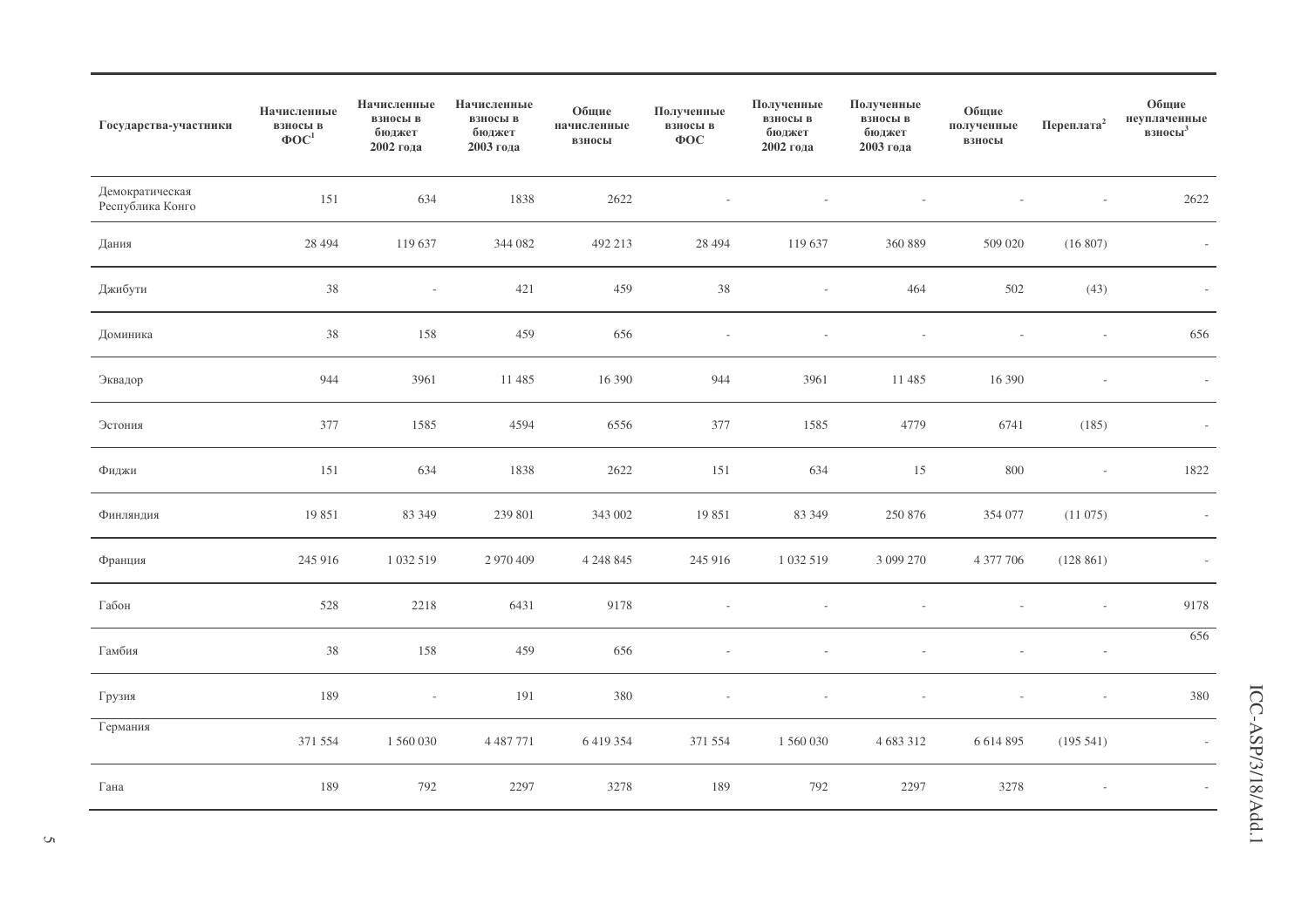| Государства-участники | Начисленные<br>взносы в<br>$\Phi$ OC <sup>1</sup> | Начисленные<br>взносы в<br>бюджет<br>2002 года | Начисленные<br>взносы в<br>бюджет<br>2003 года | Общие<br>начисленные<br>взносы | Полученные<br>взносы в<br>$\Phi$ OC | Полученные<br>взносы в<br>бюджет<br>2002 года | Полученные<br>взносы в<br>бюджет<br>2003 года | Общие<br>полученные<br>взносы | Переплата <sup>2</sup>   | Общие<br>неуплаченные<br>взносы <sup>3</sup> |
|-----------------------|---------------------------------------------------|------------------------------------------------|------------------------------------------------|--------------------------------|-------------------------------------|-----------------------------------------------|-----------------------------------------------|-------------------------------|--------------------------|----------------------------------------------|
| Греция                | 20 4 93                                           | 86 043                                         | 247 611                                        | 354 147                        | 20 4 93                             | 86 043                                        | 443 472                                       | 550 009                       | (195 862)                | $\sim$                                       |
| Гвинея                | 113                                               | $\overline{\phantom{a}}$                       | 1148                                           | 1262                           |                                     |                                               |                                               |                               |                          | 1262                                         |
| Гондурас              | 151                                               | 634                                            | 2297                                           | 3082                           | $\overline{\phantom{a}}$            | $\sim$                                        |                                               |                               |                          | 3082                                         |
| Венгрия               | 4567                                              | 19 174                                         | 55 127                                         | 78 867                         | 4567                                | 19 174                                        | 59 443                                        | 83 183                        | (4316)                   | r.                                           |
| Исландия              | 1245                                              | 5229                                           | 15 160                                         | 21 634                         | 1245                                | 5229                                          | 15 160                                        | 21 635                        | (1)                      |                                              |
| Ирландия              | 11 209                                            | 47 062                                         | 135 060                                        | 193 332                        | 11 209                              | 47 062                                        | 142 822                                       | 201 093                       | (7761)                   |                                              |
| Италия                | 192 627                                           | 808 775                                        | 2 3 2 6 6 9 0                                  | 3 3 2 8 0 9 2                  | 192 627                             | 808 775                                       | 2 3 2 6 6 9 0                                 | 3 3 2 8 0 9 2                 |                          |                                              |
| Иордания              | 302                                               | 1268                                           | 3675                                           | 5245                           | 302                                 | 1268                                          | 3664                                          | 5234                          | $\overline{\phantom{a}}$ | 11                                           |
| Латвия                | 377                                               | 1585                                           | 4594                                           | 6556                           | 377                                 | 1585                                          | 4779                                          | 6741                          | (185)                    | r.                                           |
| Лесото                | $38\,$                                            | 158                                            | 459                                            | 656                            | $38\,$                              | 39                                            |                                               | 77                            |                          | 579                                          |
| Лихтенштейн           | 226                                               | 951                                            | 2756                                           | 3934                           | 226                                 | 951                                           | 2757                                          | 3934                          | $\overline{\phantom{a}}$ |                                              |
| Литва                 | 642                                               | $\overline{\phantom{a}}$                       | 3254                                           | 3896                           | 642                                 | $\overline{\phantom{a}}$                      | 3254                                          | 3896                          | $\overline{\phantom{a}}$ |                                              |
| Люксембург            | 3019                                              | 12 677                                         | 36 751                                         | 52 447                         | 3019                                | 12 677                                        | 36 751                                        | 52 447                        |                          |                                              |
| Малави                | 75                                                | 79                                             | 919                                            | 1073                           |                                     |                                               |                                               |                               |                          | 1073                                         |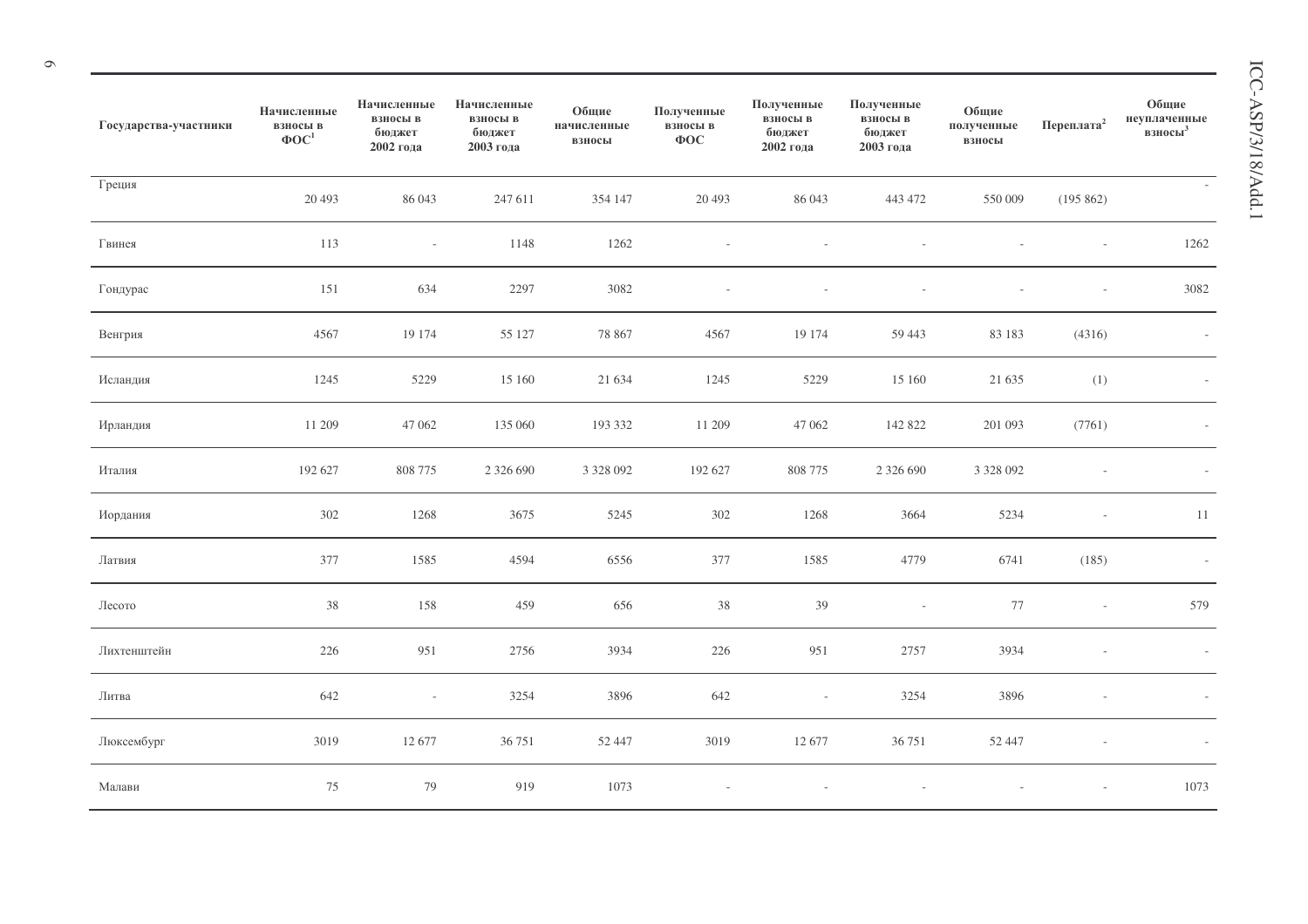| Государства-участники | Начисленные<br>взносы в<br>$\Phi$ OC <sup>1</sup> | Начисленные<br>взносы в<br>бюджет<br>2002 года | Начисленные<br>взносы в<br>бюджет<br>2003 года | Общие<br>начисленные<br>взносы | Полученные<br>взносы в<br>ФОС | Полученные<br>взносы в<br>бюджет<br>2002 года | Полученные<br>взносы в<br>бюджет<br>2003 года | Общие<br>полученные<br>взносы | Переплата <sup>2</sup>   | Общие<br>неуплаченные<br>взносы <sup>3</sup> |
|-----------------------|---------------------------------------------------|------------------------------------------------|------------------------------------------------|--------------------------------|-------------------------------|-----------------------------------------------|-----------------------------------------------|-------------------------------|--------------------------|----------------------------------------------|
| Мали                  | 75                                                | 317                                            | 919                                            | 1311                           | 75                            | 317                                           | 917                                           | 1309                          |                          | $\overline{2}$                               |
| Мальта                | 566                                               | ÷,                                             | 6317                                           | 6883                           | 566                           | $\overline{\phantom{a}}$                      | 6871                                          | 7437                          | (554)                    |                                              |
| Маршалловы острова    | 38                                                | 158                                            | 459                                            | 656                            | 38                            | 158                                           | 460                                           | 656                           |                          |                                              |
| Маврикий              | 415                                               | 1743                                           | 5053                                           | 7211                           | 415                           | 1743                                          | 5257                                          | 7415                          | (204)                    |                                              |
| Монголия              | 38                                                | 158                                            | 459                                            | 656                            | 38                            | 158                                           | 823                                           | 1019                          | (363)                    |                                              |
| Намибия               | 264                                               | 1109                                           | 3216                                           | 4589                           | 264                           | 1109                                          | 3216                                          | 4589                          |                          |                                              |
| Haypy                 | 38                                                | 158                                            | 459                                            | 656                            | 38                            | 158                                           | 460                                           | 656                           |                          |                                              |
| Нидерланды            | 66 083                                            | 277 462                                        | 798 418                                        | 1 141 963                      | 66 083                        | 277 462                                       | 851 820                                       | 1 195 366                     | (53 402)                 |                                              |
| Новая Зеландия        | 9171                                              | 38 506                                         | 110713                                         | 158 389                        | 9171                          | 38 506                                        | 110721                                        | 158 397                       | (8)                      |                                              |
| Нигер                 | $38\,$                                            | 158                                            | 459                                            | 656                            | $\overline{\phantom{a}}$      | L,                                            |                                               |                               | $\frac{1}{2}$            | 656                                          |
| Нигерия               | 2113                                              | 8874                                           | 31 238                                         | 42 2 2 6                       | 2113                          | 8874                                          | 32 451                                        | 43 4 38                       | (1212)                   | $\sim$                                       |
| Норвегия              | 24 607                                            | 103 315                                        | 296 765                                        | 424 687                        | 24 607                        | 103 315                                       | 308 772                                       | 436 694                       | (12006)                  | $\sim$                                       |
| Панама                | 679                                               | 2852                                           | 8269                                           | 11 801                         | 679                           | 2852                                          | 7543                                          | 11 075                        | $\overline{\phantom{a}}$ | 726                                          |
| Парагвай              | 604                                               | 2535                                           | 7350                                           | 10489                          |                               |                                               |                                               |                               | $\overline{\phantom{a}}$ | 10 4 89                                      |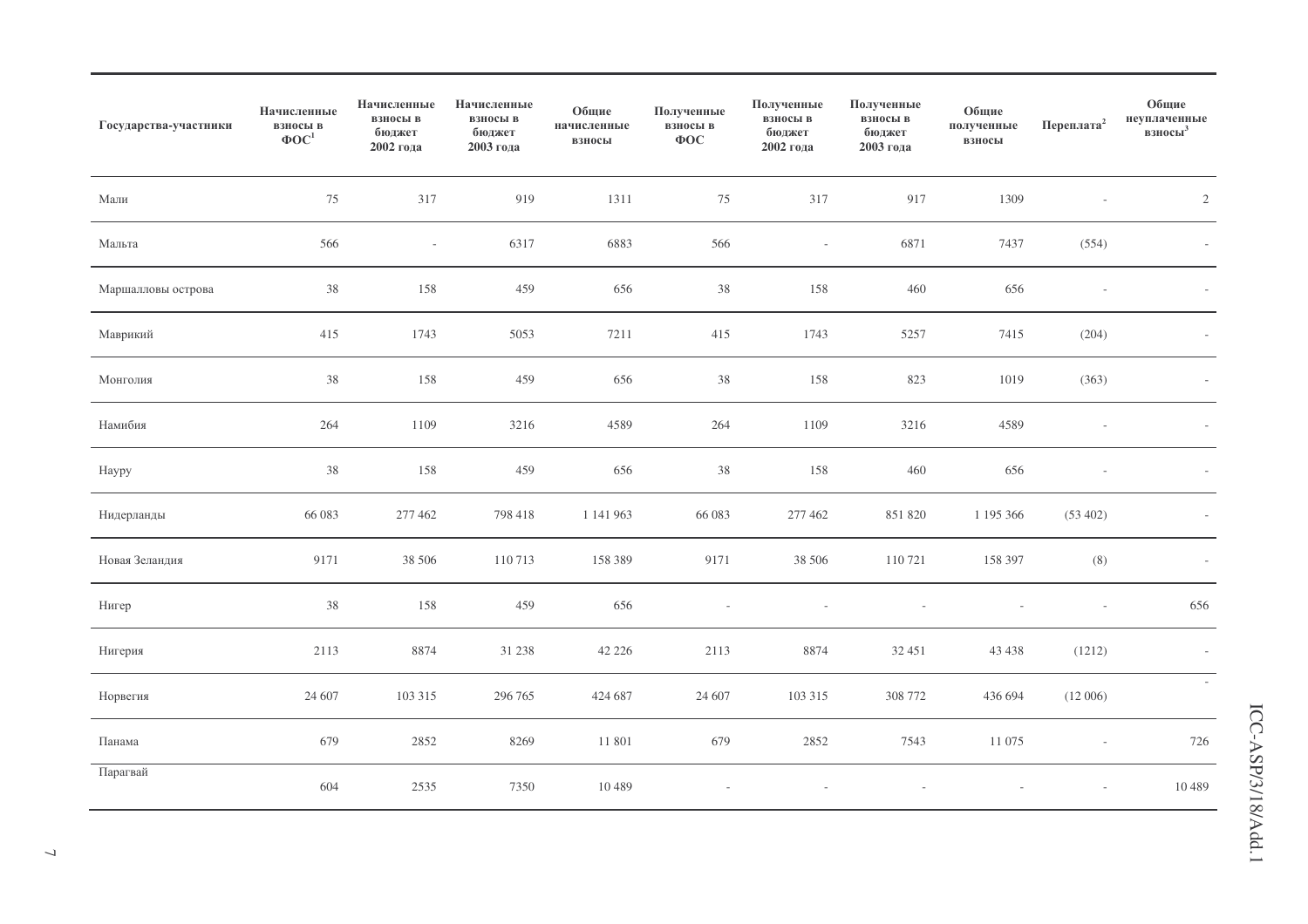ICC-ASP/3/18/Add.1

| Государства-участники       | Начисленные<br>взносы в<br>$\Phi O C^1$ | Начисленные<br>взносы в<br>бюджет<br>2002 года | Начисленные<br><b>ВЗНОСЫ В</b><br>бюджет<br>2003 года | Общие<br>начисленные<br>взносы | Полученные<br>взносы в<br>$\Phi$ OC | Полученные<br>взносы в<br>бюджет<br>2002 года | Полученные<br>взносы в<br>бюджет<br>2003 года | Общие<br>полученные<br>взносы | Переплата <sup>2</sup> | Общие<br>неуплаченные<br>взносы <sup>3</sup> |
|-----------------------------|-----------------------------------------|------------------------------------------------|-------------------------------------------------------|--------------------------------|-------------------------------------|-----------------------------------------------|-----------------------------------------------|-------------------------------|------------------------|----------------------------------------------|
| Перу                        | 4491                                    | 18 857                                         | 54 208                                                | 77 556                         |                                     |                                               |                                               |                               |                        | 77 556                                       |
| Польша                      | 12 039                                  | 50 548                                         | 173 649                                               | 236 237                        | 12 039                              | 50 548                                        | 186 680                                       | 249 268                       | (13031)                |                                              |
| Португалия                  | 17587                                   | 73 842                                         | 212 238                                               | 303 667                        | 17587                               | 73 842                                        | 212 484                                       | 303 913                       | (246)                  |                                              |
| Республика Корея            | 70 423                                  | $\overline{\phantom{a}}$                       | 779 468                                               | 849 892                        | 70 423                              | $\overline{\phantom{a}}$                      | 388 723                                       | 459 146                       |                        | 390 746                                      |
| Румыния                     | 2227                                    | 9349                                           | 26 645                                                | 38 220                         | 2227                                | 9349                                          | 26 645                                        | 38 220                        |                        |                                              |
| Сент-Винсент и<br>Гренадины | $38\,$                                  | $\overline{\phantom{a}}$                       | 421                                                   | 459                            | 38                                  |                                               | 421                                           | 459                           |                        |                                              |
| Самоа                       | $38\,$                                  | $40\,$                                         | 459                                                   | 537                            | $38\,$                              | $40\,$                                        | 449                                           | 526                           |                        | 11                                           |
| Сан-Марино                  | 75                                      | 317                                            | 919                                                   | 1311                           | 75                                  | 317                                           | 956                                           | 1348                          | (37)                   |                                              |
| Сенегал                     | 189                                     | 792                                            | 2297                                                  | 3278                           | 189                                 | 792                                           | 2193                                          | 3174                          |                        | 104                                          |
| Сербия и Черногория         | 755                                     | 3169                                           | 9188                                                  | 13 112                         | 755                                 | 3169                                          | 9188                                          | 13 112                        |                        |                                              |
| Сьерра-Леоне                | 38                                      | 158                                            | 459                                                   | 656                            | $\overline{\phantom{a}}$            |                                               | $\overline{a}$                                |                               |                        | 656                                          |
| Словакия                    | 1623                                    | 6814                                           | 19 754                                                | 28 190                         | 1623                                | 6814                                          | 20 5 5 2                                      | 28 9 89                       | (799)                  |                                              |
| Словения                    | 3057                                    | 12 8 35                                        | 37 211                                                | 53 103                         | 3057                                | 12 8 35                                       | 22 78 6                                       | 38 678                        |                        | 14 4 25                                      |
| Южная Африка                | 15 5 11                                 | 65 127                                         | 187431                                                | 268 069                        | 15 5 11                             | 65 127                                        | 187 444                                       | 268 082                       | (13)                   |                                              |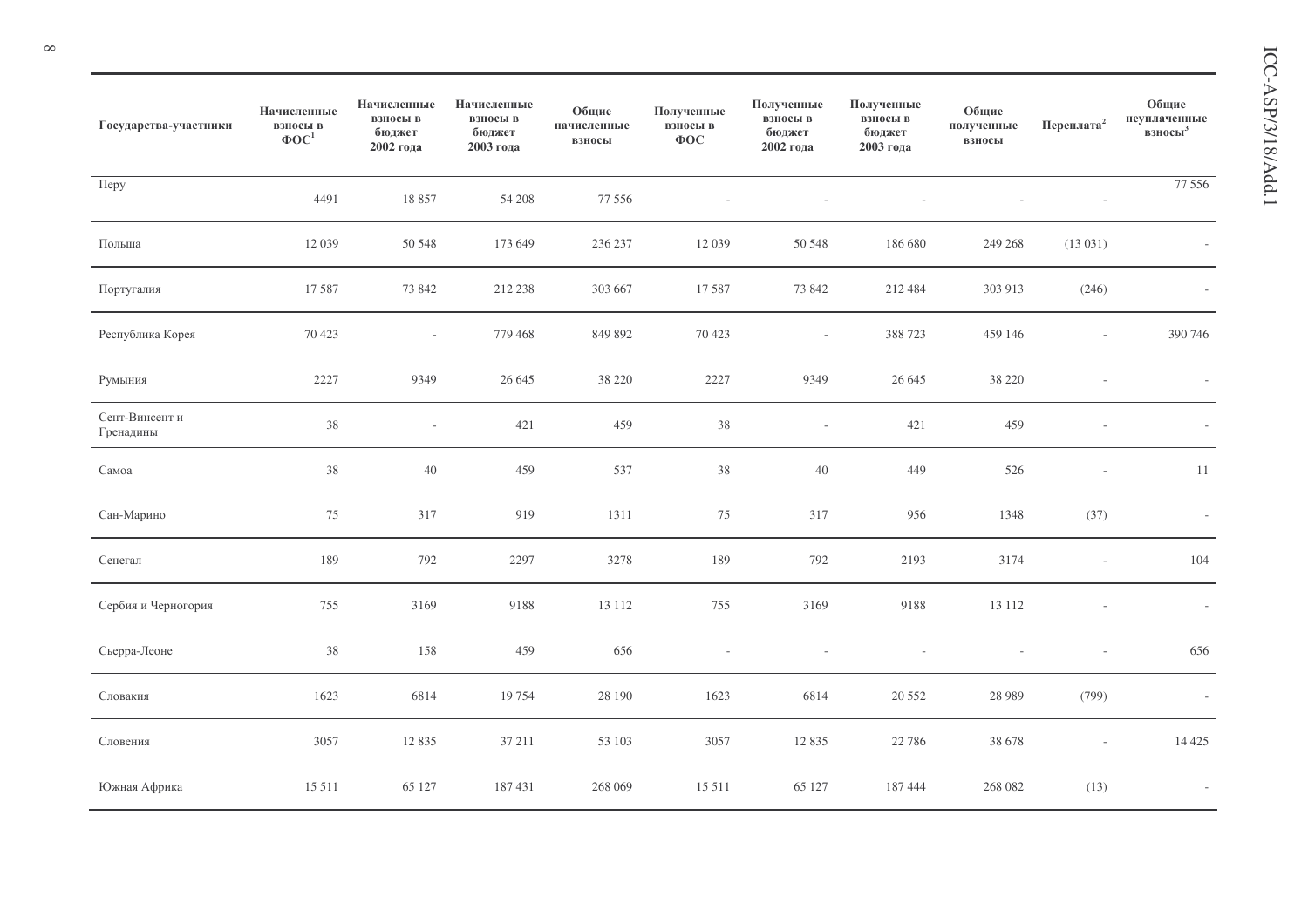| Государства-участники                      | Начисленные<br>взносы в<br>$\Phi$ OC <sup>1</sup> | Начисленные<br>взносы в<br>бюджет<br>2002 года | Начисленные<br><b>ВЗНОСЫ В</b><br>бюджет<br>2003 года | Общие<br>начисленные<br>взносы | Полученные<br>взносы в<br>$\Phi$ OC | Полученные<br>взносы в<br>бюджет<br>2002 года | Полученные<br>взносы в<br>бюджет<br>2003 года | Общие<br>полученные<br>взносы | Переплата <sup>2</sup>   | Общие<br>неуплаченные<br>взносы <sup>3</sup> |
|--------------------------------------------|---------------------------------------------------|------------------------------------------------|-------------------------------------------------------|--------------------------------|-------------------------------------|-----------------------------------------------|-----------------------------------------------|-------------------------------|--------------------------|----------------------------------------------|
| Испания                                    | 95 823                                            | 402 328                                        | 1 157 086                                             | 1 655 236                      | 95 823                              | 402 328                                       | 1 198 463                                     | 1 696 614                     | (41377)                  |                                              |
| Швеция                                     | 39 061                                            | 164 005                                        | 471 678                                               | 674 744                        | 39 061                              | 164 005                                       | 471 711                                       | 674 777                       | (33)                     |                                              |
| Швейцария                                  | 48 081                                            | 201 877                                        | 585 262                                               | 835 220                        | 48 081                              | 201 877                                       | 585 303                                       | 835 261                       | (41)                     |                                              |
| Таджикистан                                | 38                                                | 158                                            | 459                                                   | 656                            |                                     |                                               |                                               |                               |                          | 656                                          |
| бывшая югославская<br>Республика Македония | 226                                               | 951                                            | 2756                                                  | 3934                           | 226                                 | 951                                           | 2757                                          | 3934                          |                          |                                              |
| Тимор-Лешти                                | 38                                                | $40\,$                                         | 459                                                   | 537                            | 38                                  | 40                                            | 459                                           | 536                           |                          | 1                                            |
| Тринидад и Тобаго                          | 604                                               | 2535                                           | 7350                                                  | 10489                          | 604                                 | 2535                                          | 7329                                          | 10 4 68                       |                          | 21                                           |
| Уганда                                     | 189                                               | 792                                            | 2297                                                  | 3278                           | 189                                 | 792                                           | 2 3 9 0                                       | 3371                          | (93)                     |                                              |
| Соединенное Королевство                    | 210 553                                           | 884 043                                        | 2 5 4 3 1 7 7                                         | 3 637 774                      | 210 553                             | 884 043                                       | 2 653 093                                     | 3747689                       | (109915)                 |                                              |
| Объединенная Республика<br>Танзания        | 151                                               | 317                                            | 1838                                                  | 2305                           | 151                                 | 317                                           | 1838                                          | 2306                          | (1)                      | $\sim$                                       |
| Уругвай                                    | 3057                                              | 12 8 35                                        | 36 751                                                | 52 643                         |                                     |                                               |                                               |                               |                          | 52 643                                       |
| Венесуэла                                  | 7925                                              | 33 276                                         | 95 553                                                | 136 755                        | $\overline{a}$                      |                                               |                                               |                               | $\overline{\phantom{a}}$ | 136 755                                      |
| Замбия                                     | 75                                                |                                                | 842                                                   | 918                            |                                     |                                               |                                               |                               |                          | 918                                          |
| Итого (92 государства-<br>участника)       | 1915700                                           | 7723375                                        | 23 170 125                                            | 32 809 200                     | 1811688                             | 7 302 388                                     | 21 930 626                                    | 31 044 702                    | (842689)                 | 2 607 187                                    |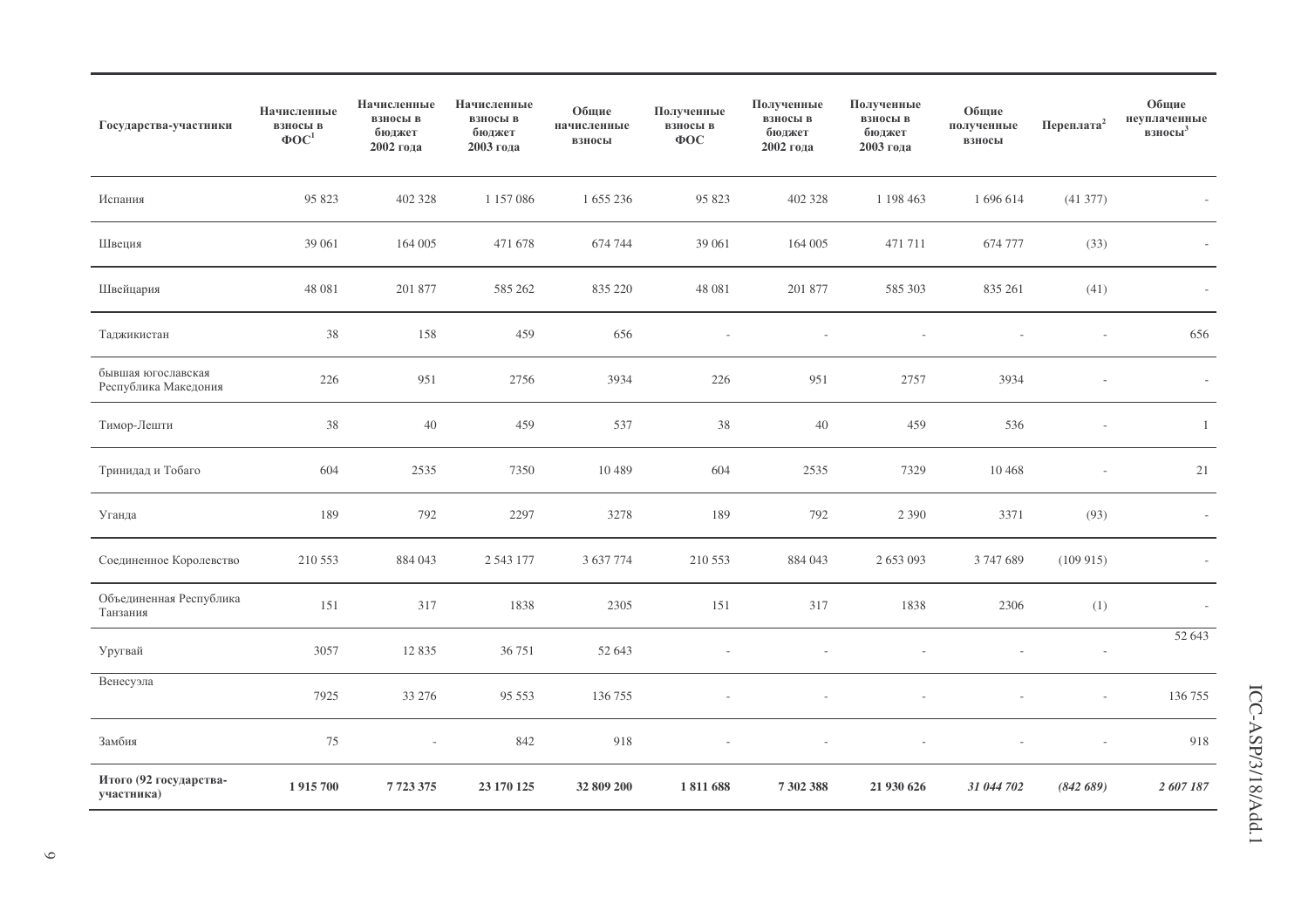#### Положение с начисленными взносами за 2004 год

По состоянию на 31 июля  $~2004~\rm{rog}$ а

| Государства-участники | Начисленные<br>взносы в ФОС<br>за 2004 год <sup>1</sup> | Начисленные<br>взносы в<br>бюджет<br>2004 года | Общие<br>начисленные<br>взносы | Полученные<br>взносы в ФОС | Полученные<br>взносы в<br>бюджет<br>2004 года | Общие<br>полученные<br>взносы <sup>2</sup> | Переплата | Общие<br>неуплаченные<br>взносы <sup>3</sup> |
|-----------------------|---------------------------------------------------------|------------------------------------------------|--------------------------------|----------------------------|-----------------------------------------------|--------------------------------------------|-----------|----------------------------------------------|
| Афганистан            | (81)                                                    | 2195                                           | 2114                           | (81)                       | 233                                           | 152                                        |           | 1962                                         |
| Албания               | 345                                                     | 5488                                           | 5833                           | $\overline{\phantom{a}}$   | $\overline{\phantom{a}}$                      | $\overline{\phantom{a}}$                   |           | 5833                                         |
| Андорра               | 307                                                     | 5488                                           | 5795                           |                            |                                               | $\overline{\phantom{a}}$                   |           | 5795                                         |
| Антигуа и Барбуда     | 200                                                     | 3293                                           | 3492                           |                            |                                               | $\overline{\phantom{a}}$                   |           | 3492                                         |
| Аргентина             | 43 745                                                  | 1 049 310                                      | 1 093 055                      |                            |                                               |                                            |           | 1 093 055                                    |
| Австралия             | 83 794                                                  | 1747387                                        | 1 8 3 1 1 8 1                  | 83 794                     | 1 747 447                                     | 1 831 241                                  | (60)      |                                              |
| Австрия               | 42 605                                                  | 942 843                                        | 985 448                        | 42 605                     | 764 320                                       | 806 925                                    |           | 178 523                                      |
| Барбадос              | 575                                                     | 10 976                                         | 11 551                         | 575                        | 102                                           | 677                                        |           | 10 874                                       |
| Бельгия               | 54 878                                                  | 1 173 340                                      | 1 228 218                      | 54 878                     | 488 621                                       | 543 499                                    |           | 684 719                                      |
| Белиз                 | 54                                                      | 1098                                           | 1151                           |                            |                                               | $\overline{\phantom{a}}$                   |           | 1151                                         |
| Бенин                 | 108                                                     | 2195                                           | 2303                           | $\sim$                     | $\overline{\phantom{a}}$                      | $\sim$                                     |           | 2303                                         |
| Боливия               | 522                                                     | 9878                                           | 10 400                         |                            |                                               | $\sim$                                     |           | 10 400                                       |

1 0

<sup>&</sup>lt;sup>1</sup> Фонд оборотных средств.<br><sup>2</sup> Переплата за 2002-2003 годы в сумме 842 689 евро включена в «Общие полученные взносы».<br><sup>3</sup> Общие неуплаченные взносы рассчитываются следующим образом: общие начисленные взносы минус общие в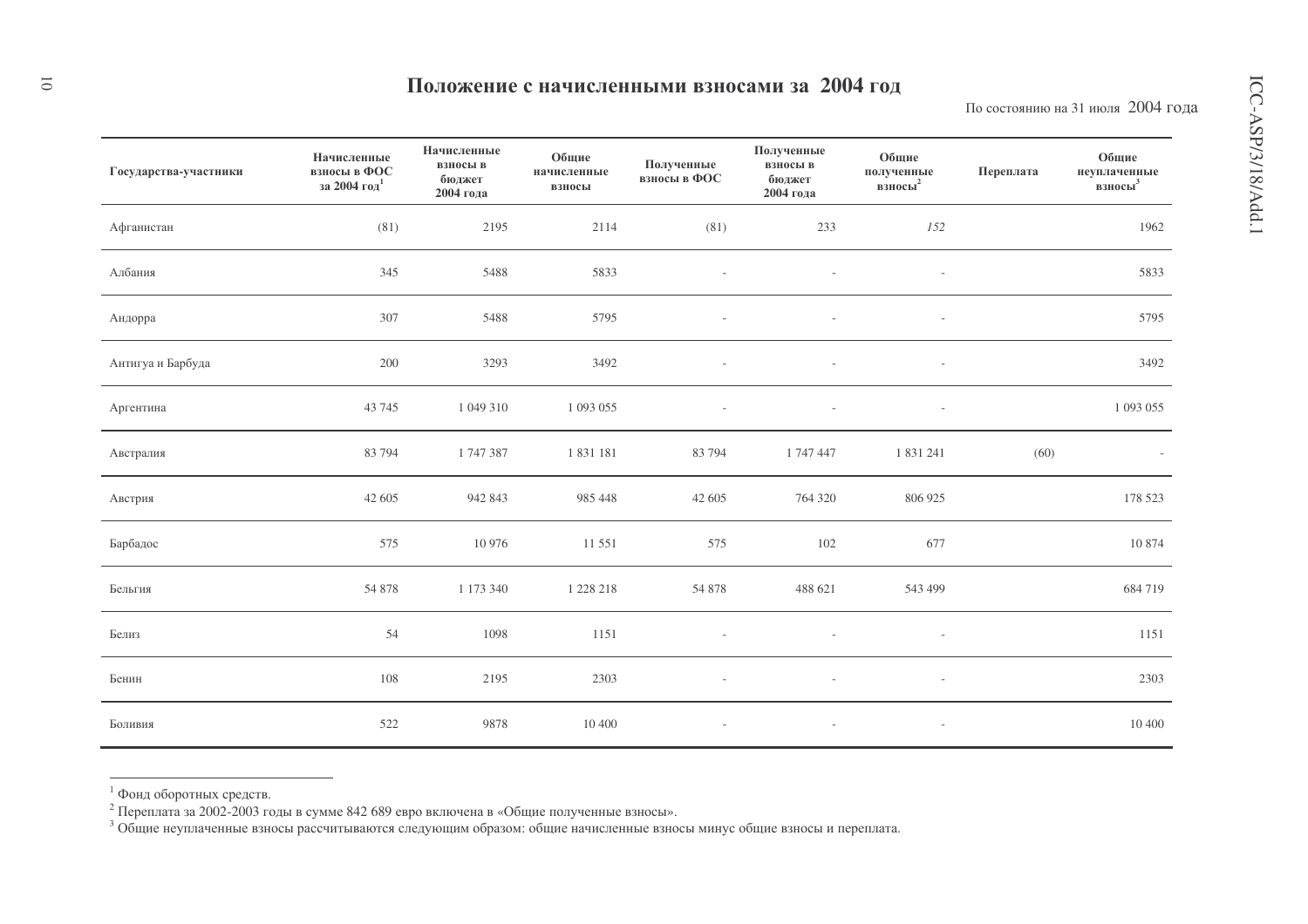| Государства-участники               | Начисленные<br>взносы в ФОС<br>за 2004 год <sup>1</sup> | Начисленные<br>взносы в<br>бюджет<br>2004 года | Общие<br>начисленные<br>взносы | Полученные<br>взносы в ФОС | Полученные<br>взносы в<br>бюджет<br>2004 года | Общие<br>полученные<br>взносы <sup>2</sup> | Переплата                | Общие<br>неуплаченные<br>взносы <sup>3</sup> |
|-------------------------------------|---------------------------------------------------------|------------------------------------------------|--------------------------------|----------------------------|-----------------------------------------------|--------------------------------------------|--------------------------|----------------------------------------------|
| Босния и Герцеговина                | 124                                                     | 3293                                           | 3416                           | 124                        | 3293                                          | 3417                                       | (1)                      |                                              |
| Ботсвана                            | 721                                                     | 13 17 1                                        | 13 892                         |                            |                                               | $\overline{\phantom{a}}$                   |                          | 13 892                                       |
| Бразилия                            | 60 383                                                  | 1 671 652                                      | 1732035                        |                            |                                               |                                            |                          | 1732035                                      |
| Болгария                            | 1065                                                    | 18 659                                         | 19 724                         | 1065                       | 10 202                                        | 11 267                                     |                          | 8457                                         |
| Буркина-Фасо                        | 183                                                     | 1098                                           | 1281                           | $\overline{\phantom{a}}$   | ٠                                             | $\overline{\phantom{a}}$                   |                          | 1281                                         |
| Камбоджа                            | 108                                                     | 2195                                           | 2303                           | 108                        | 1594                                          | 1702                                       |                          | 601                                          |
| Канада                              | 160 093                                                 | 3 087 562                                      | 3 247 655                      | 160 093                    | 3 087 669                                     | 3 247 762                                  | (107)                    | $\sim$                                       |
| Центральноафриканская<br>Республика | 54                                                      | 1098                                           | 1151                           | $\overline{\phantom{a}}$   |                                               |                                            |                          | 1151                                         |
| Колумбия                            | 7730                                                    | 170 129                                        | 177 859                        |                            |                                               |                                            |                          | 177 859                                      |
| Конго <sup>4</sup>                  | $92\,$                                                  | 457                                            | 549                            |                            |                                               |                                            |                          | 549                                          |
| Коста-Рика                          | 1990                                                    | 32 9 28                                        | 34 919                         |                            | $\sim$                                        | $\overline{\phantom{a}}$                   |                          | 34 919                                       |
| Хорватия                            | 1914                                                    | 40 611                                         | 42 5 25                        | 1914                       | 49 857                                        | 51 771                                     | (9245)                   | $\sim$                                       |
| Кипр                                | 2135                                                    | 42 807                                         | 44 942                         | 2135                       | 42 808                                        | 44 943                                     | (1)                      | $\sim$                                       |
| Демократическая Республика<br>Конго | 124                                                     | 3293                                           | 3416                           |                            |                                               |                                            | $\overline{\phantom{a}}$ | 3416                                         |

<sup>&</sup>lt;sup>4</sup> Конго ратифицировала Римский статут 3 мая 2004 года. В соответствии с пунктом 2 статьи 126 Римского статута Конго стала государством-участником 1 августа 2004 года.<br>Начисленные взносы в настоящей таблице были рассчита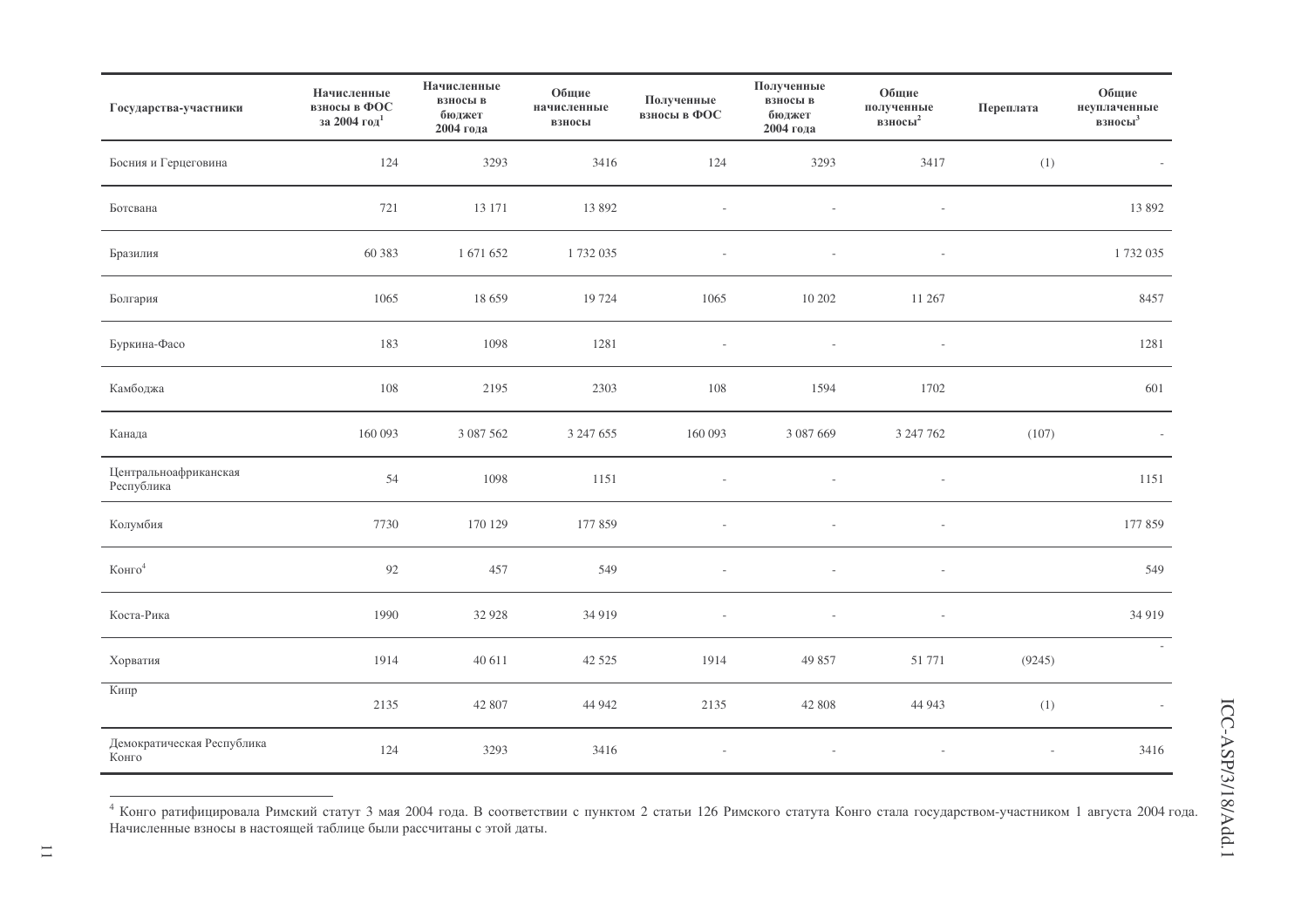| Государства-участники | Начисленные<br>взносы в ФОС<br>за 2004 год <sup>1</sup> | Начисленные<br>взносы в<br>бюджет<br>2004 года | Общие<br>начисленные<br>взносы | Полученные<br>взносы в ФОС | Полученные<br>взносы в<br>бюджет<br>2004 года | Общие<br>полученные<br>взносы <sup>2</sup> | Переплата | Общие<br>неуплаченные<br>взносы <sup>3</sup> |
|-----------------------|---------------------------------------------------------|------------------------------------------------|--------------------------------|----------------------------|-----------------------------------------------|--------------------------------------------|-----------|----------------------------------------------|
| Дания                 | 37 212                                                  | 788 080                                        | 825 292                        | 37 212                     | 833 407                                       | 870 619                                    | (45327)   |                                              |
| Джибути               | 54                                                      | 1098                                           | 1151                           | 43                         |                                               | 43                                         |           | 1108                                         |
| Доминика              | 54                                                      | 1098                                           | 1151                           |                            | ÷,                                            | L,                                         |           | 1151                                         |
| Эквадор               | 795                                                     | 20 854                                         | 21 649                         | 795                        | 9031                                          | 9826                                       |           | 11823                                        |
| Эстония               | 721                                                     | 13 17 1                                        | 13 892                         | 721                        | 13 172                                        | 13 893                                     | (1)       |                                              |
| Фиджи                 | 215                                                     | 4390                                           | 4605                           |                            |                                               | $\overline{a}$                             |           | 4605                                         |
| Финляндия             | 28 9 25                                                 | 585 023                                        | 613 949                        | 28 9 25                    | 585 045                                       | 613 970                                    | (21)      |                                              |
| Франция               | 305 905                                                 | 6 6 18 5 5 7                                   | 6 9 24 4 6 2                   | 305 905                    | 5 332 334                                     | 5 638 239                                  |           | 1 286 223                                    |
| Габон                 | 296                                                     | 9878                                           | 10 174                         |                            |                                               |                                            |           | 10 174                                       |
| Гамбия                | 54                                                      | 1098                                           | 1151                           |                            | ٠                                             | ÷,                                         |           | 1151                                         |
| Грузия                | $86\,$                                                  | 3293                                           | 3378                           |                            | $\overline{\phantom{a}}$                      | $\overline{a}$                             |           | 3378                                         |
| Германия              | 421 127                                                 | 9 507 453                                      | 9 9 28 5 80                    | 421 127                    | 5 323 464                                     | 5 744 591                                  |           | 4 183 989                                    |
| Гана                  | 177                                                     | 4390                                           | 4 5 6 7                        |                            |                                               |                                            |           | 4567                                         |
| Греция                | 28 009                                                  | 581731                                         | 609 739                        | 28 009                     | 780 195                                       | 808 204                                    | (198464)  |                                              |
| Гвинея                | 162                                                     | 3293                                           | 3454                           |                            |                                               | $\overline{a}$                             |           | 3454                                         |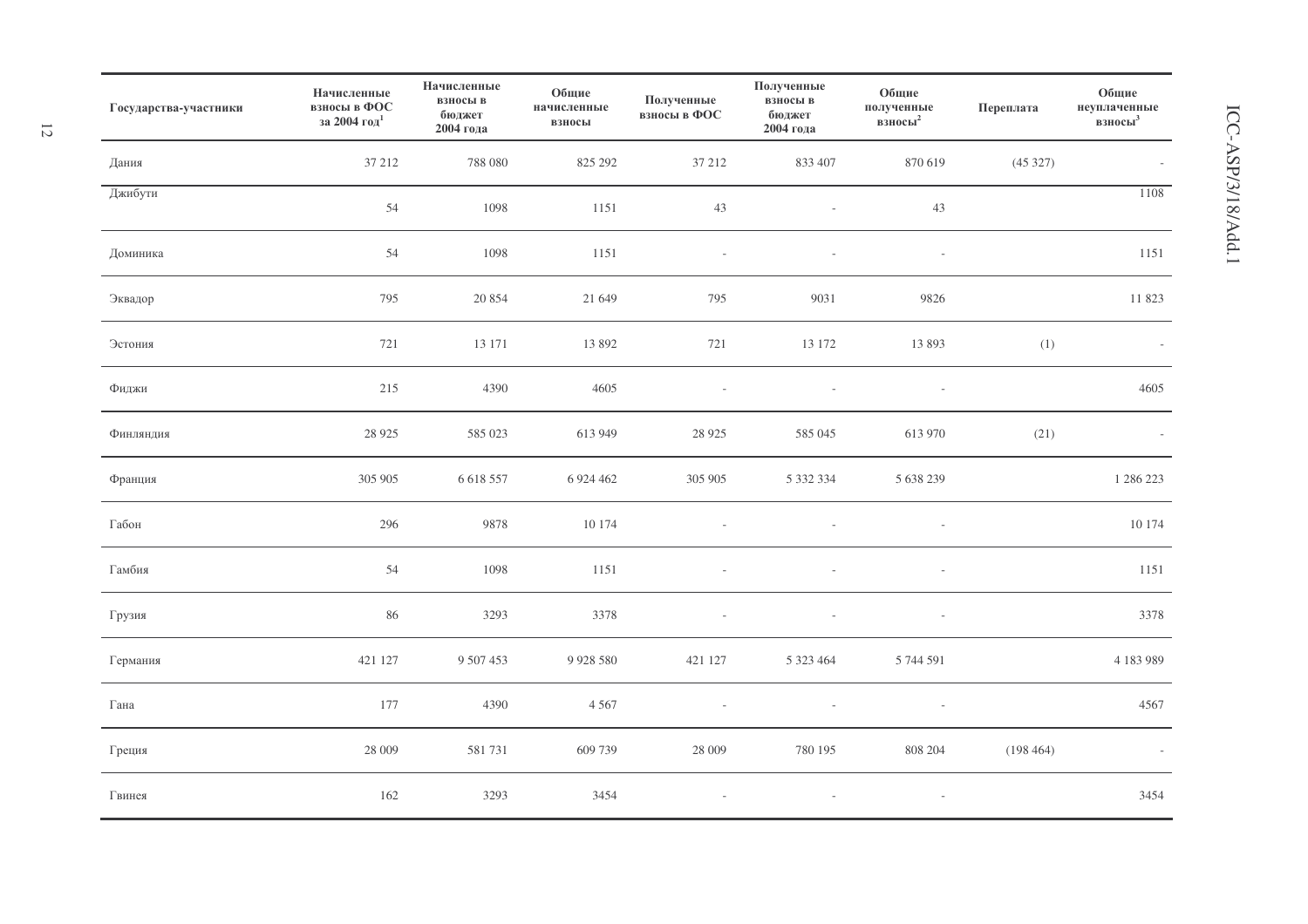| Государства-участники | Начисленные<br>взносы в ФОС<br>за 2004 год <sup>1</sup> | Начисленные<br>взносы в<br>бюджет<br>2004 года | Общие<br>начисленные<br>взносы | Полученные<br>взносы в ФОС | Полученные<br>взносы в<br>бюджет<br>2004 года | Общие<br>полученные<br>взносы <sup>2</sup> | Переплата | Общие<br>неуплаченные<br>взносы <sup>3</sup> |
|-----------------------|---------------------------------------------------------|------------------------------------------------|--------------------------------|----------------------------|-----------------------------------------------|--------------------------------------------|-----------|----------------------------------------------|
| Гондурас              | 307                                                     | 5488                                           | 5795                           | L,                         |                                               | $\overline{\phantom{a}}$                   |           | 5795                                         |
| Венгрия               | 6964                                                    | 138 298                                        | 145 262                        | 6964                       | 138 302                                       | 145 265                                    | (3)       |                                              |
| Исландия              | 1866                                                    | 37 319                                         | 39 185                         | 1866                       | 26 25 3                                       | 28 119                                     |           | 11 066                                       |
| Ирландия              | 20 8 20                                                 | 384 162                                        | 404 982                        | 20 8 20                    | 384 174                                       | 404 995                                    | (13)      |                                              |
| Италия                | 254 412                                                 | 5 361 800                                      | 5 616 212                      | 254 412                    | 2 247 542                                     | 2 501 954                                  |           | 3 1 1 4 2 5 8                                |
| Иордания              | 705                                                     | 12 074                                         | 12778                          | 705                        | 12 08 5                                       | 12 790                                     | (12)      |                                              |
| Латвия                | 996                                                     | 16 4 64                                        | 17 460                         | 996                        | 16 4 6 6                                      | 17461                                      | (2)       |                                              |
| Лесото                | 54                                                      | 1098                                           | 1151                           | ÷,                         |                                               | ÷,                                         |           | 1151                                         |
| Лихтенштейн           | 232                                                     | 5488                                           | 5720                           | 232                        | 5486                                          | 5718                                       |           | $\overline{2}$                               |
| Литва                 | 1554                                                    | 26 343                                         | 27 897                         | $\overline{a}$             |                                               | $\sim$                                     |           | 27 897                                       |
| Люксембург            | 4027                                                    | 84 516                                         | 88 543                         | 4027                       | 16 377                                        | 20 4 04                                    |           | 68 139                                       |
| Малави                | $17\,$                                                  | 1098                                           | 1114                           | $\overline{\phantom{a}}$   |                                               | $\overline{\phantom{a}}$                   |           | 1114                                         |
| Мали                  | 108                                                     | 2195                                           | 2303                           |                            |                                               | L,                                         |           | 2303                                         |
| Мальта                | 715                                                     | 15 36 6                                        | 16 082                         | 554                        |                                               | 554                                        |           | 15 5 28                                      |
| Маршалловы Острова    | 54                                                      | 1098                                           | 1151                           | 54                         | 796                                           | 850                                        |           | 301                                          |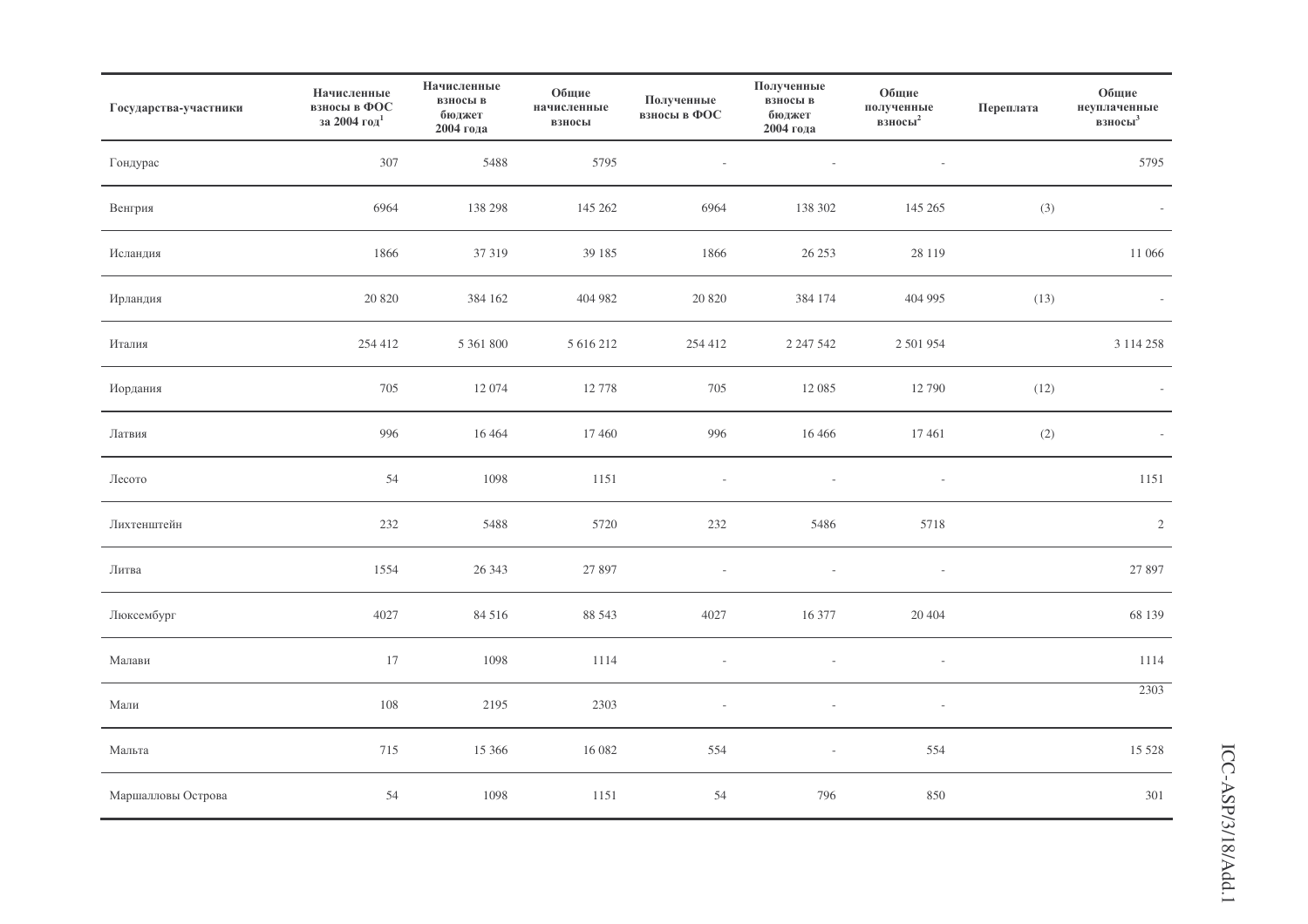| Государства-участники | Начисленные<br>взносы в ФОС<br>за 2004 год <sup>1</sup> | Начисленные<br>взносы в<br>бюджет<br>2004 года | Общие<br>начисленные<br>взносы | Полученные<br>взносы в ФОС | Полученные<br>взносы в<br>бюджет<br>2004 года | Общие<br>полученные<br>взносы <sup>2</sup> | Переплата | Общие<br>неуплаченные<br>взносы <sup>3</sup> |
|-----------------------|---------------------------------------------------------|------------------------------------------------|--------------------------------|----------------------------|-----------------------------------------------|--------------------------------------------|-----------|----------------------------------------------|
| Маврикий              | 592                                                     | 12 074                                         | 12 6 65                        | 592                        | 8765                                          | 9357                                       |           | 3308                                         |
| Монголия              | 54                                                      | 1098                                           | 1151                           | 54                         | 310                                           | 364                                        |           | 787                                          |
| Намибия               | 285                                                     | 6586                                           | 6871                           | 285                        | 5412                                          | 5697                                       |           | 1174                                         |
| Haypy                 | 54                                                      | 1098                                           | 1151                           |                            |                                               | $\overline{a}$                             |           | 1151                                         |
| Нидерланды            | 88 573                                                  | 1 854 952                                      | 1 943 525                      | 88 573                     | 1 855 017                                     | 1943 591                                   | (65)      |                                              |
| Новая Зеландия        | 11 053                                                  | 242 571                                        | 253 624                        | 11 053                     | 242 579                                       | 253 632                                    | (8)       |                                              |
| Нигер                 | 54                                                      | 1098                                           | 1151                           |                            | ٠                                             | $\sim$                                     |           | 1151                                         |
| Нигерия               | 1731                                                    | 46 099                                         | 47830                          | 1213                       | $\overline{\phantom{a}}$                      | 1213                                       |           | 46 617                                       |
| Норвегия              | 37 530                                                  | 745 274                                        | 782 804                        | 37 530                     | 745 300                                       | 782 830                                    | (26)      |                                              |
| Панама                | 1060                                                    | 20 854                                         | 21914                          |                            | $\overline{a}$                                | L,                                         |           | 21914                                        |
| Парагвай              | 494                                                     | 13 17 1                                        | 13 6 65                        |                            |                                               | L,                                         |           | 13 6 65                                      |
| Перу                  | 3928                                                    | 100 980                                        | 104 908                        |                            |                                               |                                            |           | 104 908                                      |
| Польша                | 30 148                                                  | 505 996                                        | 536 144                        | 30 148                     | 506 014                                       | 536 162                                    | (18)      |                                              |
| Португалия            | 25 4 24                                                 | 515 874                                        | 541 298                        | 25 4 24                    | 515 892                                       | 541 316                                    | (18)      |                                              |
| Республика Корея      | 93 9 34                                                 | 1971298                                        | 2 065 232                      |                            |                                               |                                            |           | 2 065 232                                    |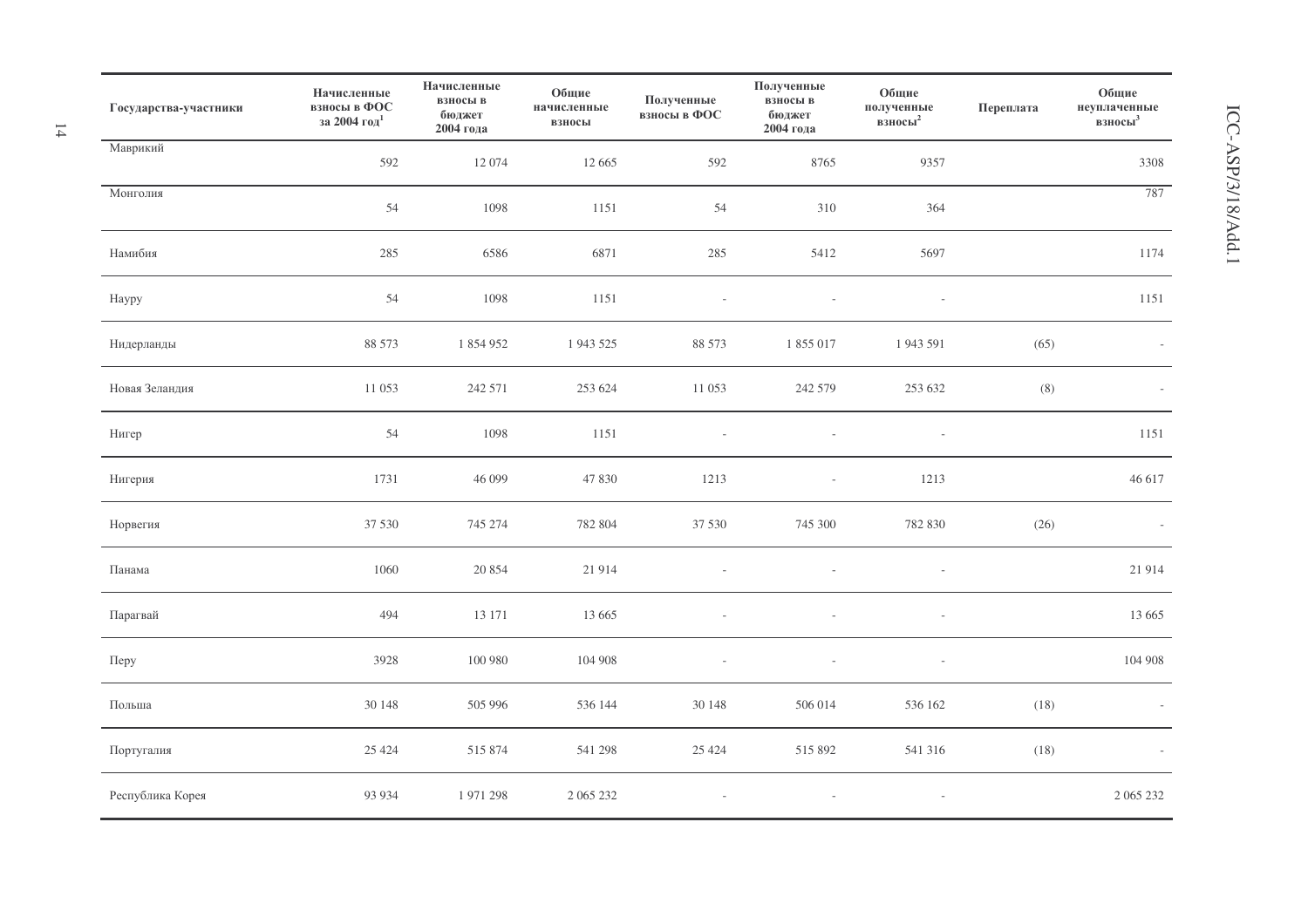| Государства-участники                      | Начисленные<br>взносы в ФОС<br>за 2004 год <sup>1</sup> | Начисленные<br>взносы в<br>бюджет<br>2004 года | ${\bf O6}$ щие<br>начисленные<br>взносы | Полученные<br>взносы в ФОС | Полученные<br>взносы в<br>бюджет<br>2004 года | Общие<br>полученные<br>взносы <sup>2</sup> | Переплата | Общие<br>неуплаченные<br>взносы <sup>3</sup> |
|--------------------------------------------|---------------------------------------------------------|------------------------------------------------|-----------------------------------------|----------------------------|-----------------------------------------------|--------------------------------------------|-----------|----------------------------------------------|
| Румыния                                    | 3264                                                    | 65 856                                         | 69 120                                  | 3264                       | 23 132                                        | 26 39 6                                    |           | 42 7 24                                      |
| Сент-Винсент и Гренадины                   | 54                                                      | 1098                                           | 1151                                    | 54                         | 798                                           | 852                                        |           | 299                                          |
| Самоа                                      | 54                                                      | 1098                                           | 1151                                    | 54                         | 798                                           | 852                                        |           | 299                                          |
| Сан-Марино                                 | 200                                                     | 3293                                           | 3492                                    | 37                         |                                               | 37                                         |           | 3455                                         |
| Сенегал                                    | 269                                                     | 5488                                           | 5757                                    | 269                        | 3992                                          | 4260                                       |           | 1496                                         |
| Сербия и Черногория                        | 984                                                     | 20 854                                         | 21 838                                  | 984                        | 6869                                          | 7853                                       |           | 13 9 85                                      |
| Сьерра-Леоне                               | 54                                                      | 1098                                           | 1151                                    |                            |                                               | ÷,                                         |           | 1151                                         |
| Словакия                                   | 3044                                                    | 55 978                                         | 59 022                                  | 3044                       | 55 978                                        | 59 022                                     | (0)       |                                              |
| Словения                                   | 4447                                                    | 90 004                                         | 94 451                                  |                            |                                               |                                            |           | 94 451                                       |
| Южная Африка                               | 11 211                                                  | 320 501                                        | 331 711                                 |                            |                                               |                                            |           | 331 711                                      |
| Испания                                    | 134 789                                                 | 2 765 964                                      | 2 900 753                               | 134 789                    | 2 052 697                                     | 2 187 485                                  |           | 713 268                                      |
| Швеция                                     | 52 269                                                  | 1 095 410                                      | 1 147 678                               | 52 269                     | 822 611                                       | 874 879                                    |           | 272 799                                      |
| Швейцария                                  | 61 460                                                  | 1 3 1 3 8 3 3                                  | 1 375 293                               | 61 460                     | 938 581                                       | 1 000 040                                  |           | 375 252                                      |
| Таджикистан                                | 54                                                      | 1098                                           | 1151                                    |                            |                                               | $\sim$                                     |           | 1151                                         |
| бывшая югославская Республика<br>Македония | 323                                                     | 6586                                           | 6909                                    | 323                        | 2534                                          | 2857                                       |           | 4052                                         |